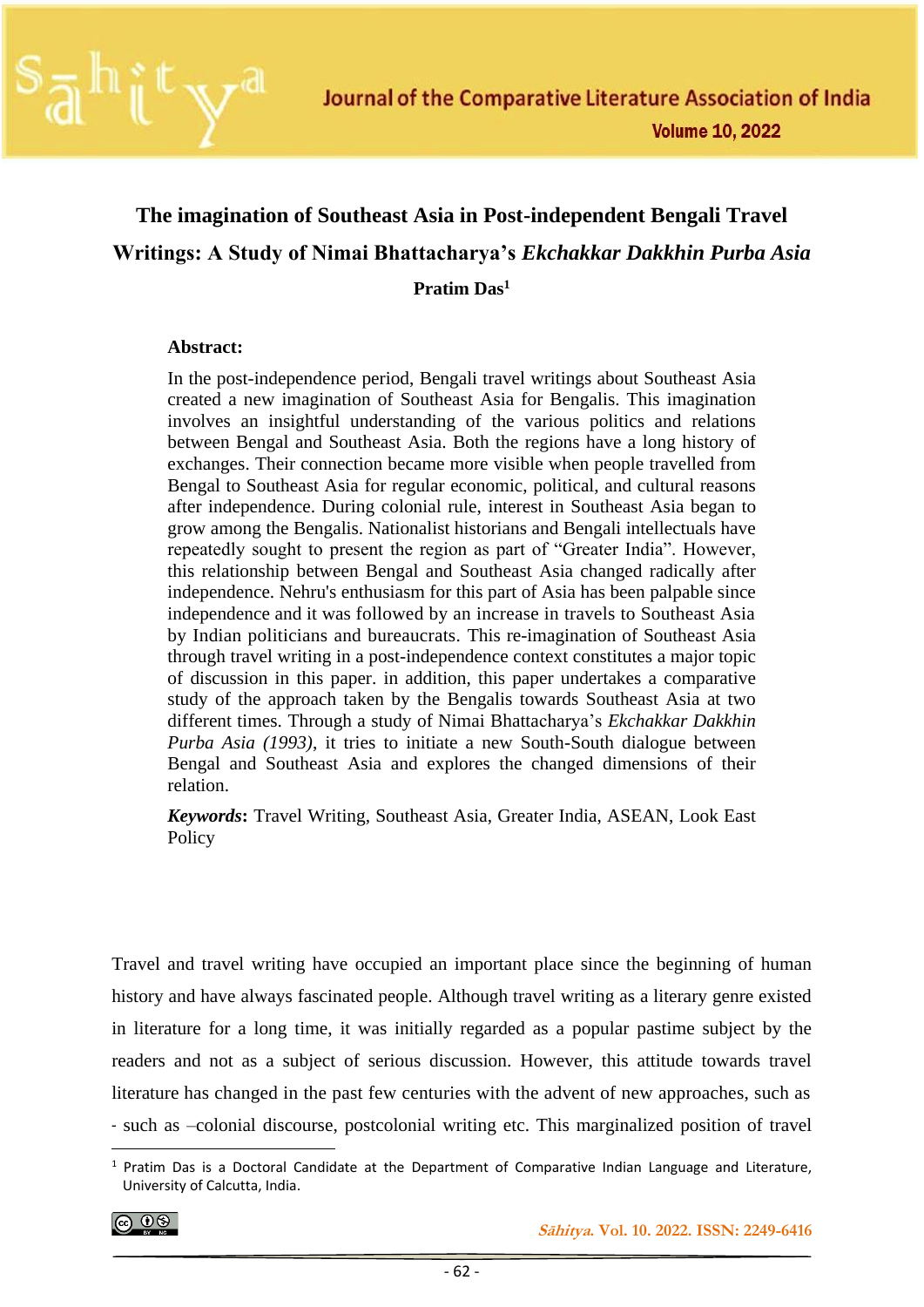literature within the Indian literary discourse began to change from the nineteenth century onwards. Satchidananda Mohanty in his introduction of the book *Travel Writing and the Empire* has aptly said that such approaches in literature brought a new dimension and a new way of understanding of the literary texts and the politics of representation has also changed (Mohanty 1). It is noteworthy, that the advent of large empires, in the early nineteenth century in various parts of the world made travel popular. Travelling to new colonies was a major means of gaining a better understanding of the inhabitants of that land. Consequently, travel literature played a significant role in the dissemination of knowledge about other people and their culture. Mohanty further added:

With the advent of colonial modernity in the nineteenth century in India, we see a form of colonial travel within India as a geographical space. The element of keenness and curiosity evidenced by those who took the early Indian railways, for instance, can be seen in early travelogues in the various Indian languages. There is much of local colour here, aside from the discovery of new lands and regions. But there is also the self's encounter with the mighty power of the British Empire. (Mohanty 2)

Travel Accounts occupy a special place in Indian History. In the twentieth century, travel took place in various ways such as migration, exile, and exodus etc. and many travel writings have been written in Bengali and these travel writings were not just geographical descriptions, local colours, depictions of place or manners and ethics. These travel accounts may be made for religious / pilgrimage or commercial purposes but they are full of the descriptions of the new lands and cultures they encountered. Historians have heavily relied on these travelogues to compose ancient histories of India. How the history of India has been written, especially with the help of the travelogues, proves the reliability of travelogues as a source for writing history. Through these travelogues, Bengalis sought to discover the antiquity of Indian civilization and raised questions about the idea of the orient in the writings of European scholars. But this was a little different when it came to writing history for Southeast Asia. From the 19th century onwards, the Bengali public had a special interest in Southeast Asia. With the emergence of nationalist thinking, acquiring knowledge and promulgating information about the others became an integral part of the agenda of Bengali nationalists. In addition to being educated in English, reading and practising various subjects in leisure became a special pastime habit for the Bengalis. As a result, along with the study of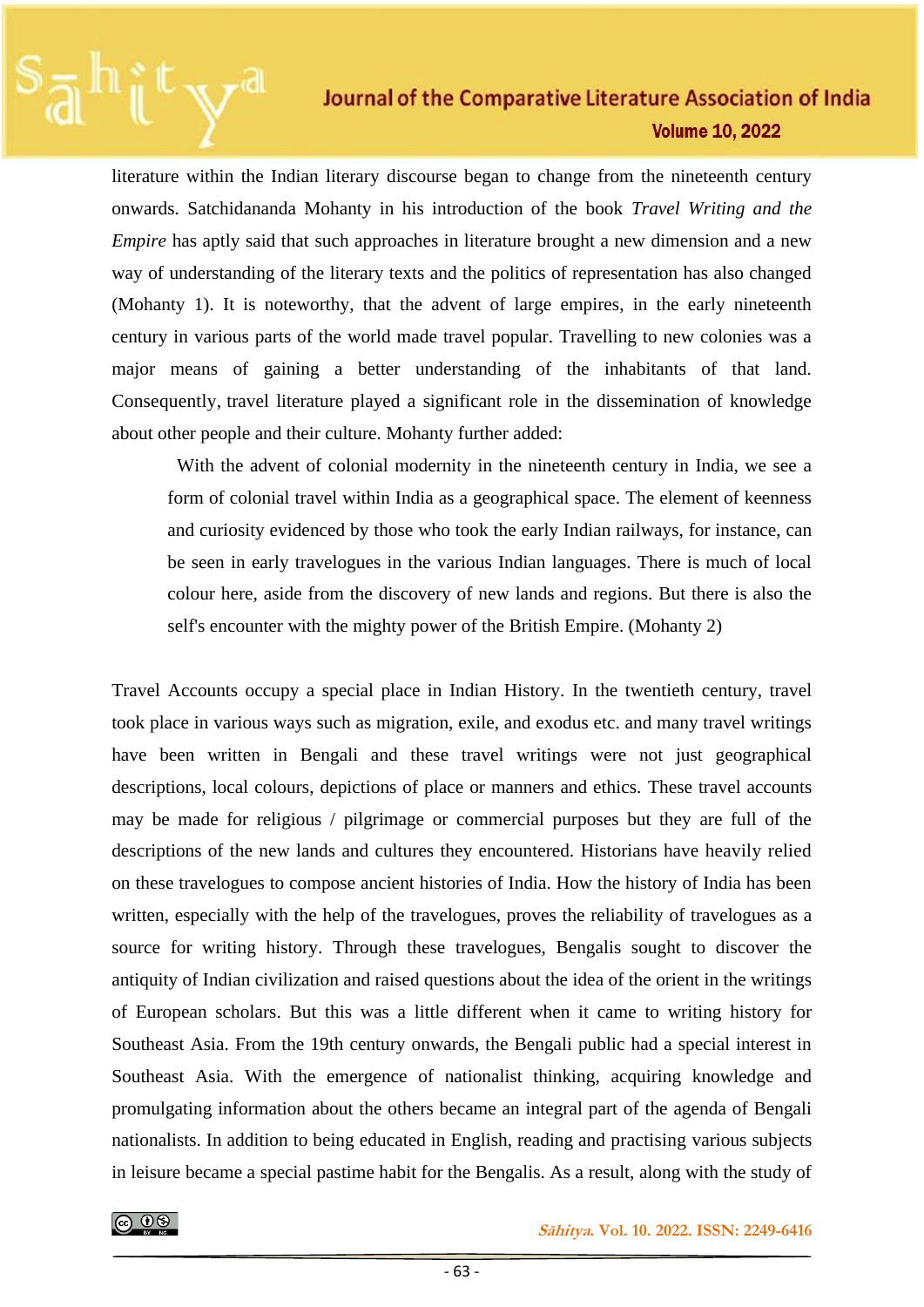various subjects, the formation of a comprehensive idea about one's own country and at the same time determining the position of one's neighbour became a special topic of discussion for the Bengalis.

In the wake of rising anti-imperialist consciousness in the Indian sphere, a more influential Asia-discourse emerged in the 1920s, imagining India as a colonial power and Southeast Asia as their colony. Part of this Asia discourse project was to get to know and understand the long-standing traditions of the East and to propagate the vastness of Indian civilization. In this context, Gandhi's remark in the concluding session of the *Inter-Asian Relations Conference* is particularly relevant. As Gandhi aptly puts it:

What I want you to understand is the message of Asia. It is not to be learned through the Western spectacles or by imitating the atom bomb. If you want to give a message to the West, it must be the message of love and the message of truth... I am certain that if all of you put your hearts together - not merely heads - to understand the secret of the message these wise men of the East have left to us, and if we become worthy of that great message, the conquest of the West will be completed. This conquest will be loved by the West... It is up to you to tell the world of its wickedness and sin - that is the heritage of your teachers and my teachers have taught Asia. (Gandhi 116)

The same words that Mahatma Gandhi spoke about the role of Asia and the message that he tried to convey, were echoed in the works of Rabindranath Tagore. Tagore asserts the same concept of Asia in his various writings and speeches. As Tagore wrote in his essay *Brihattara Bharat*, "it should be the historical mission of all Indians to project the greatness of the nation to the world and to discover the soul of the country in a wider arena because limited aspirations bring limited gains" (Tagore 301).

At the same time, nationalist thinkers were particularly interested in proving the antiquity of Indian civilization beyond the confines of European thought. Even Acharya Suniti Kumar Chattopadhyay, in his essay *Hindu Sabhyatar Pattan*, spoke in favour of the antiquity of Hindu civilization. He mentioned in his essay that the Hindu civilization of India is the oldest and the Aryans founded this civilization (Chatterjee 1). In another essay in the book *Bharat Sasngskriti(1944)*, Suniti Kumar Chatterjee mentioned that India's imagination of Southeast has remained incomplete without realizing the extent of India's cultural conquest throughout Southeast Asia since ancient times (Chatterjee 88). Bengali nationalist historians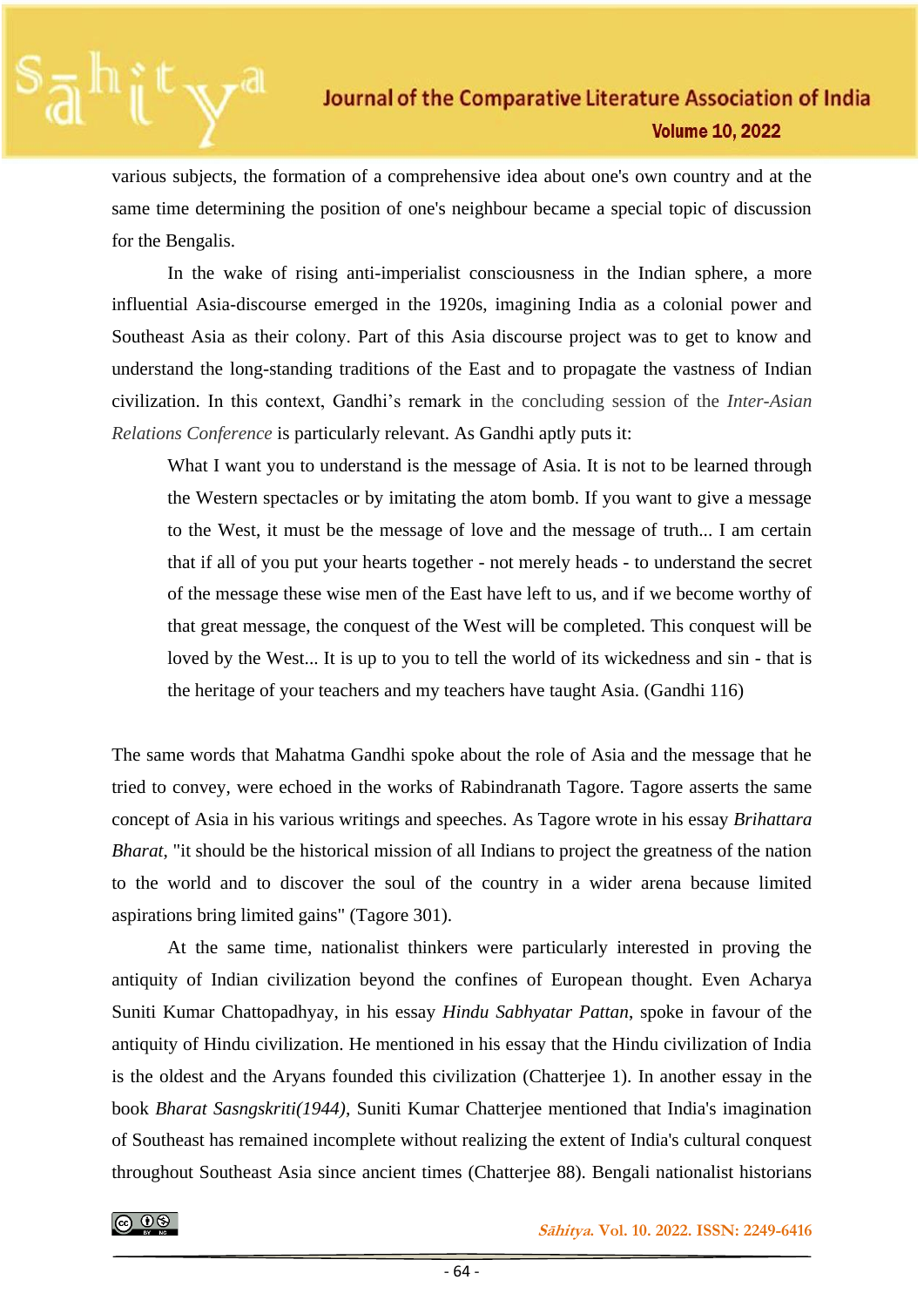worked hard to establish this antiquity of Indian civilization and they engaged themselves in writing a new history of India. In this context, the concept of *Greater India* should be mentioned here.

The members of the *Greater India Society* were undoubtedly inspired by Tagore's idea of Asia. *Greater India* arose from within the framework of an Orientalist scholarship dealing with the question of Hindu and Buddhist influence in Southeast Asia. It originated from the idea of some Western researchers and historians at the beginning of the last century and was later chosen by Indian scholars. With this idea of a Greater India in mind, they later formed a separate society called *Greater India* which was established in 1926. Talking about where this idea of Greater India first originated, Jolita Zebarskaite said in her article that the term first originated from a conference in Paris. She commented that Hemendranath Ghosh was the first to mention this idea while writing in *The Modern Review* about the proceedings of the reunion party of the Hindustani Association of Paris (Zebarskaite 265). Although, *Greater India* began its organizational and institutional triumph in Calcutta in the 1920s, long before that the Bengalis began to write about it in various periodicals. Satish Chandra Mukherjee, leading Bengali educators of 1890s, was the first to speak out on the subject. He started publishing an English monthly magazine from 1897, where he started criticizing the colonial education system as well as promoting the superiority of Indian religion and philosophy. The magazine sought to awaken nationalist consciousness and to build a sense of unity among Indians in different provinces. Thus, from the middle of the nineteenth century, references to other Asian states and regions took place in the Bengali public sphere. Along with the concept of Greater India, the issue of constructing an Indian identity, devoid of contemporary colonial hegemony, rose to prominence.

The promotion of the antiquity of Hindu Civilisation helped the nationalist thinkers to form a movement against the one-sided prejudices of European Scholar. One thing of note here is, the Bengali scholars who promoted the idea of a Greater India were themselves educated by European Scholars. As a result, Bengali historians under the tutelage of European ideas sought to present Southeast Asia as a colony of India. This is how Bengali historians of the time like Ramesh Chandra Majumdar or Radhakumud Mukherjee imagined Southeast Asia in their respective books. In their books they sort of advocated for the *Indianization* of Southeast Asia and this idea of *Indianiaztion<sup>1</sup>* was further developed by the members of Bengal National College and National council for education. These 20<sup>th</sup>-century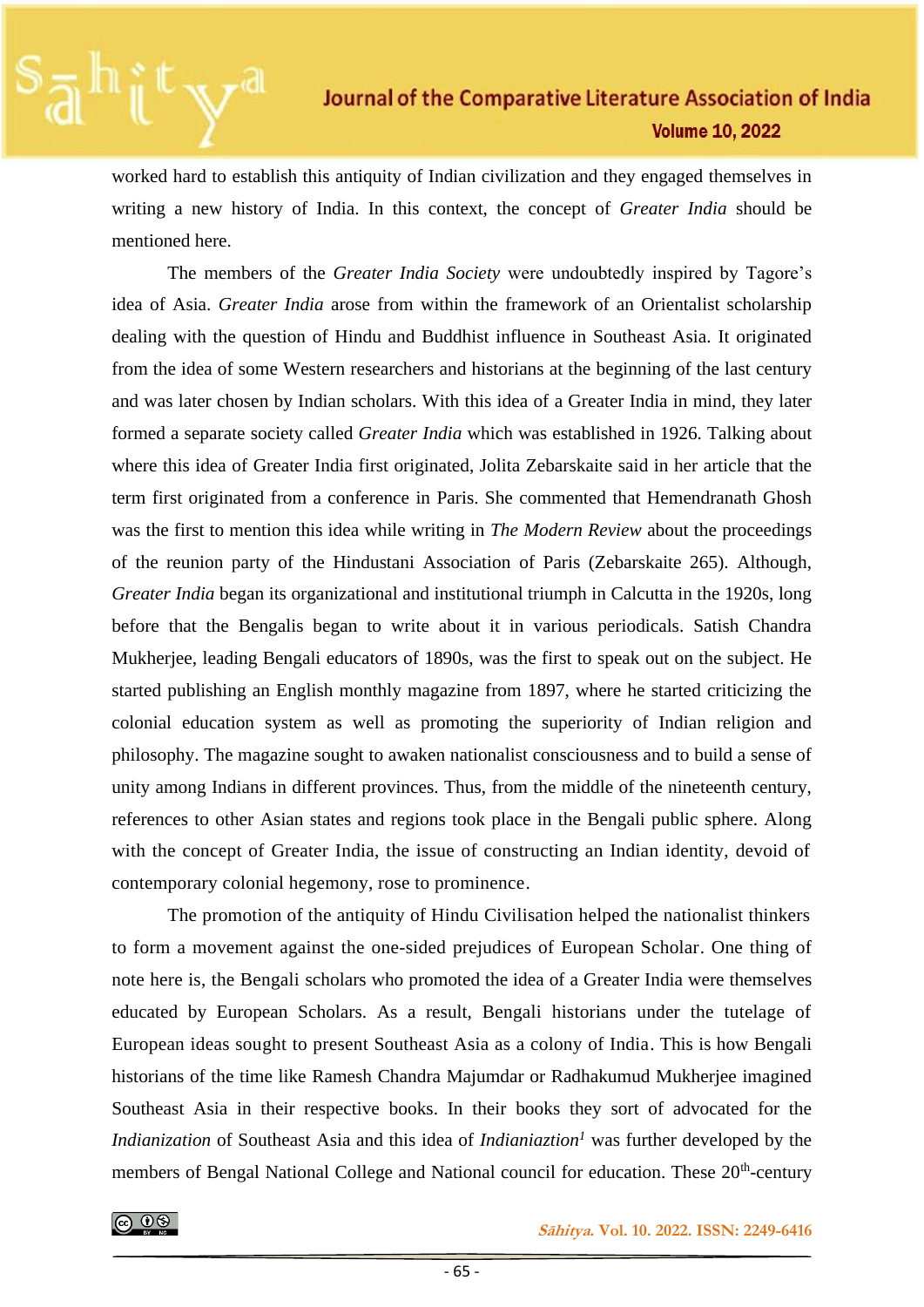history books asserted clearly that Southeast Asia was largely under the Hindu kings of India and had no separate culture of its own. According to these nationalist historians, Indian culture had a major influence over Southeast Asian culture. In *Greater India Society*, historians and philologists sought to popularize the idea of a Greater India. Even, in the twentieth century, an educational mission was conducted through Bengali periodicals for creating awareness among the conscious Bengalis about the diversity and generality of Asia which could bind them together against colonialism. A detailed discussion of the different countries of Asia, their cultures, people and cities, etc., were presented in these periodicals through travel narratives. Images of places of tourist and religious interest, architectural monuments were used to attract readers of all ages, compared to serious academic journals in English. In this context, Sarvani Gooptu reminds:

In all the writing a similarity or dissimilarity with Indian culture and history was defined to retain the interest of the reader. Another important and common idiom in all the writing was the expression of commonality of history and culture of the Asian country and the outright difference with western countries. This thread of nationalistic and patriotic sentiment was more Asian than Indian and that is what made these writings unique at a time when Indian nationalism itself was in its formative stage. (Gooptu 401)

The main objective of the intellectuals of that time was to explore cultural pre-eminence, which India established over other Asian countries. They opined for the replication of this cultural pre-eminence at present where the political scenario of the twentieth century will be disregarded and colonialism will be replaced by the active exchanges between India and other Asian countries. For this exchange and to discover the spirit of India beyond the regional boundaries, Bengalis started travelling to different countries from the twentieth century. In this context, Rabindranath Tagore can be particularly remembered. Tagore travelled to almost all parts of the world and talked to people about their culture and in his writings, he discussed those experiences to educate his countrymen. Various letters written by Rabindranath can be mentioned in this context. Rabindranath also wrote extensively on Southeast Asia. However, the complete account of Rabindranath's trip to Southeast Asia was recorded by Acharya Sunitikumar Chattopadhyay. In *Rabindrasangame Dwipamay Bharat O Shyamdesh(1960)*  Suniti Kumar Chattopadhyay presented to the reader a diary of Rabindranath's travels to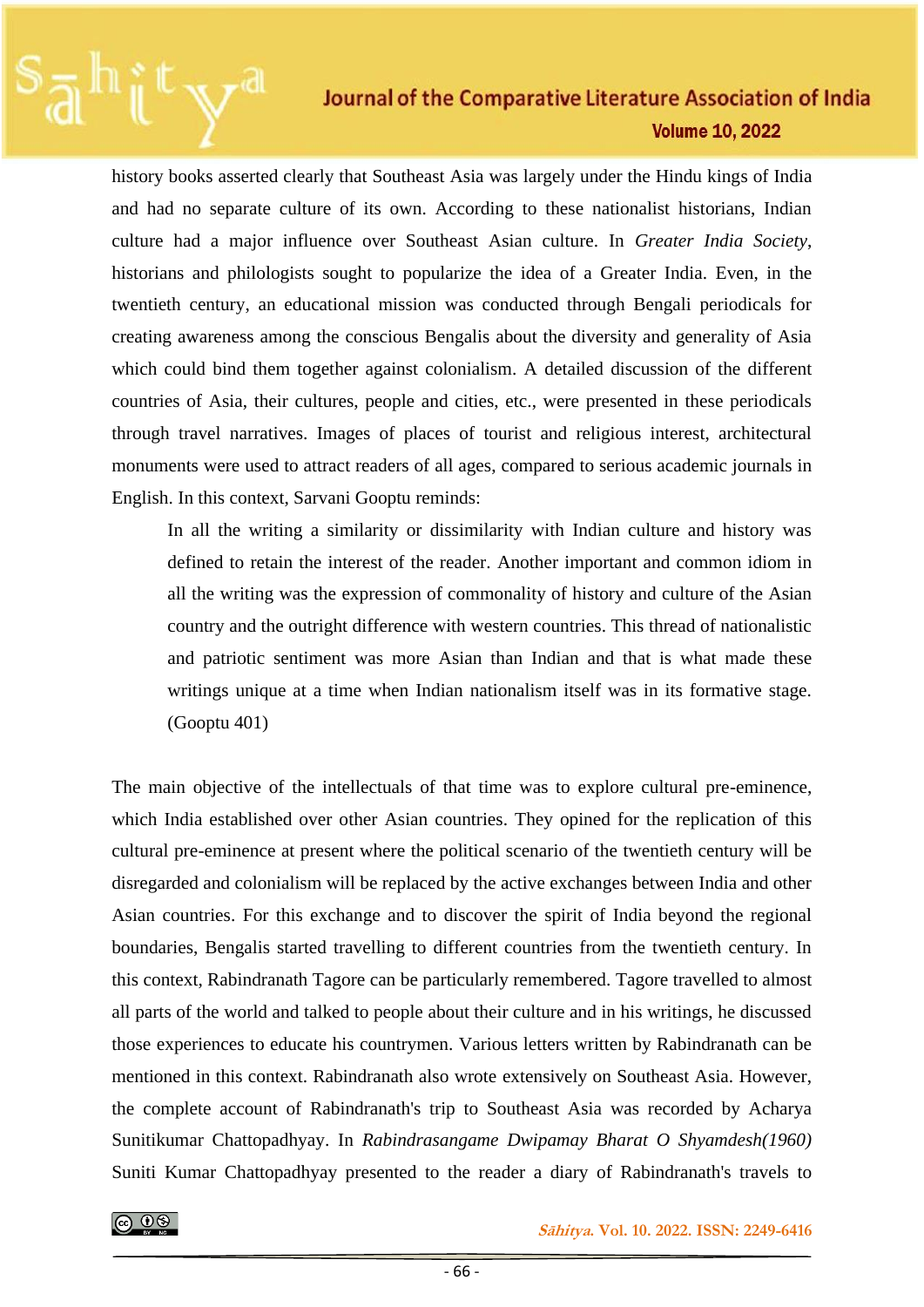various countries throughout Southeast Asia. Apart from Rabindranath and Suniti Kumar Chattopadhyay, several Bengalis at that time wrote travelogues about Southeast Asia. Notable among these travelogues were – Bimal Mukherjee's *Du Chakay Duniya (1986),*  Ramnath Biswas's *Sarba Swadhin Shyam (1949), Kalachand Dalal's Brahmaprabasir Patra (1909),* Ramnath Biswas's *Malayasia Bhraman(1949),* Sudhangshu Bimal Mukhopadhyay's *Mandalayer Katha (1951) etc.* Apart from it, many travel writings on Southeast Asia can be found in various periodicals of that time such as *Prabasi, Manasi, Bhratabarsa, Basumati, Navya Bharat* and others. These travelogues cover a wide range of topics. Some have described interesting places as well as customs, dress and culture have also been described, which the authors think may be of interest to their readers. Most travel writings are general travel writings where the author aims to bring knowledge to readers from different lands that may not be accessible to many. Another reason for the enthusiasm among Bengalis to travel to Southeast Asia was, crossing the sea here would not have earned them the so-called untouchable tag. A closer look at the travelogues in Bengali periodicals reveals another interesting trend. When various countries in Southeast Asia are described, especially when cultural patterns or styles are praised, it is mainly highlighted as a contribution to Indian civilization. Sometimes there are free comparisons to show the difference and at other times the similarities are highlighted to differentiate Asians from Europeans. In this context Subha Chakraborty Dasgupta wrote quite evocatively:

Travel writing has quite often been linked with the colonising imperialist gaze but that I think is just one kind of travel writing. In the context of Bangla travelogues there is often a point of view on the part of the traveller that is superior, sometimes assimilative, as in the case of Southeast Asia, and sometimes distancing, in case of communities in the mountainous regions of the Himalayas or the Far East. (Dasgupta 10)

However, it is not difficult to understand that during the colonial period and the nationalist movement, the Bengali imagination about Southeast Asia was a conscious effort of nationalist historians and scholars. Imagining Southeast Asia through travel writings was part of their project to map the Greater India. However, there was a detrimental aspect to imagining Southeast Asia as a part of the Greater India. This idea of Greater India denied the distinct rich history of Southeast Asia and sought to present Southeast as a colony. This nationalist historiography of India had a deep purpose. They incorporated Southeast Asia into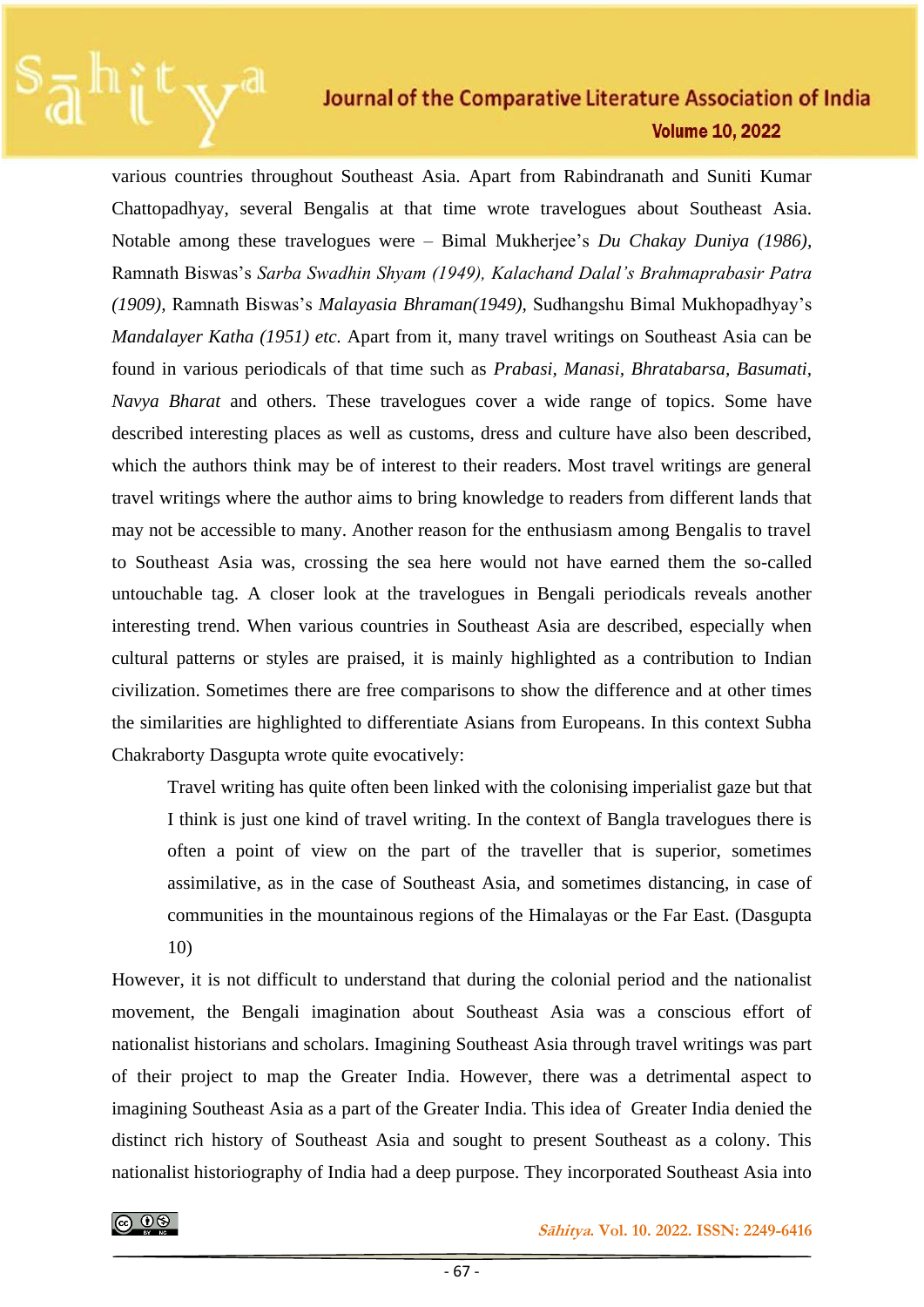national history as part of India, intending to prove themselves older than Western civilization. The Bengali travel writings on Southeast Asia in the pre-independence period mainly aided the project of the Bengali nationalist scholars. After India's independence in 1947, the situation changed completely. India's relations with Southeast Asia achieved a new dimension. It was during this time that various countries in Southeast Asia gained independence from long-standing colonial rule.

In the post-independence scenario, India attached the utmost importance in rekindling relations with Southeast Asia. Despite its longstanding ties, India attached special importance to strengthening diplomatic relations with Southeast Asia. India's foreign policy has been directed to respect its legitimate aspirations to emerge as a major player in South Asia and the world. History reveals that India and Southeast Asia have a long account of mutual exchanges and it also reveals that India's cultural ties with Southeast Asia developed mainly through trade and financial exchange. Numerous traces are found all over Southeast Asia of this ancient relationship. Indian philosophy, culture, religion, Buddhism, art and architecture, language, had a lasting impact on countries of Southeast Asia. As a result of the emergence of these countries as modern countries, these ancient relations came alive and became stronger. From the very beginning, India felt the need to establish closer ties with Southeast Asia and prevent the domination of the region by Western powers. Whether it is combat against colonial power or active support for India's independence movement, Southeast Asia has always played an active role as its closest neighbors.

In the post-independence period, India was the first to give special importance to Southeast Asia in determining its foreign policy. The question of sovereignty and security of the newly formed India was directly related to Southeast Asia. As Jawaharlal Nehru, the first Prime Minister of India, said, India was the gateway between West and Southeast Asia and so inevitably the independence and security of Southeast Asia helped strengthen India's independence and security. Any sort of political upheavals in Southeast Asia was a potential threat to India. It was through this understanding, that India played an active role in the fight against various political movements in Southeast Asia such as Dutch and Indonesia conflict. The post-cold war realities have prompted India and the Southeast to strengthen strong economic and security ties. Various policies and initiatives such as ASEAN<sup>2</sup> and Look East Policy <sup>3</sup>by the government of India was taken to maintain good relations with various countries in Southeast Asia. But not only this, the large number of Indian migrant workers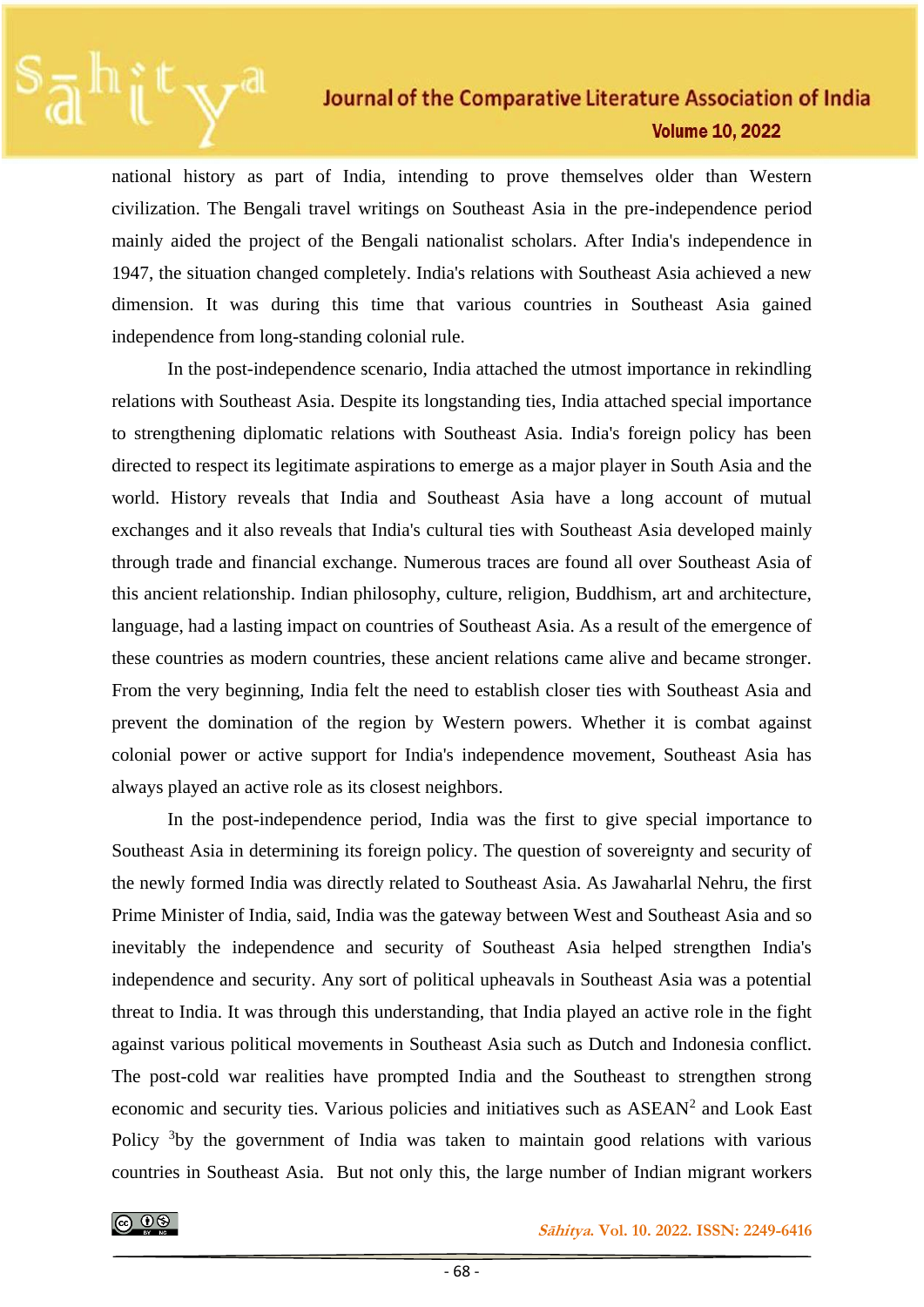working in Southeast Asia and their interest led the government to develop relations with Southeast Asia. This undoubtedly had an impact on India's relations with these countries. To further this argument on why Southeast Asia holds an important place in India's foreign policy, scholars have pointed out some reasons. P Tepekrovi Kiso in his thesis has pointed out that the nationalist leadership and the first generation of post-independence leaders in India took special initiatives and plans for Southeast Asia even before independence. Even before the formal declaration of independence, the interim government convened the first Asian Relations Conference<sup>4</sup> in March 1947 and took steps to forging a strategic relationship with Southeast Asia. Even within two years of independence, the Indian government convened an international conference in Indonesia in 1949 to expand political ties with Southeast Asia (Kiso 75). Even Nehru himself, speaking at the Asian Relations Conference on Southeast Asia in Delhi, explained exactly how India would approach its neighbours in the future. He said in his speech that in the past, Indian culture flowed to all the countries of Southeast Asia and Central Asia and the relationship between them developed in different ways. He further emphasized in rekindling of closer organization among these countries in near future.

However, the strategic importance of Southeast Asia in India was evident even before the transfer of power from the British to India. The events of World War II and Japanese invasions through Southeast Asia led India to secure its borders on the east. Furthermore, India also took a policy to ally with Southeast Asia. The rise of China as a new power in Asia also forced India to adopt a new foreign policy in Southeast Asia. India realized long ago that the Sino-India relationship would not be the same shortly. Even in 1950, during the heyday of India-China relations, India was aware of the fact that diplomatic relations with China would not last long. Besides, due to the dominance of communist power in China, India had shown special interest in Southeast Asia at that time. Also, the presence of people of Indian descent in Southeast Asian countries, mainly Burma, Malaysia and Singapore, played a significant role in India's policy towards Southeast Asia. However, the success of Indian foreign policy in Southeast Asia in the mid-1950s led to a reluctance on the part of the Indian Ministry of External Affairs in the region. A sense of neglect aroused from the part of India about Southeast Asia. It was on this occasion that China strengthened its diplomatic and trade relations with Southeast Asia. However, at the first Afro-Asian Conference held in Bandung, Indonesia in 1955, India strongly urged China to integrate with the international community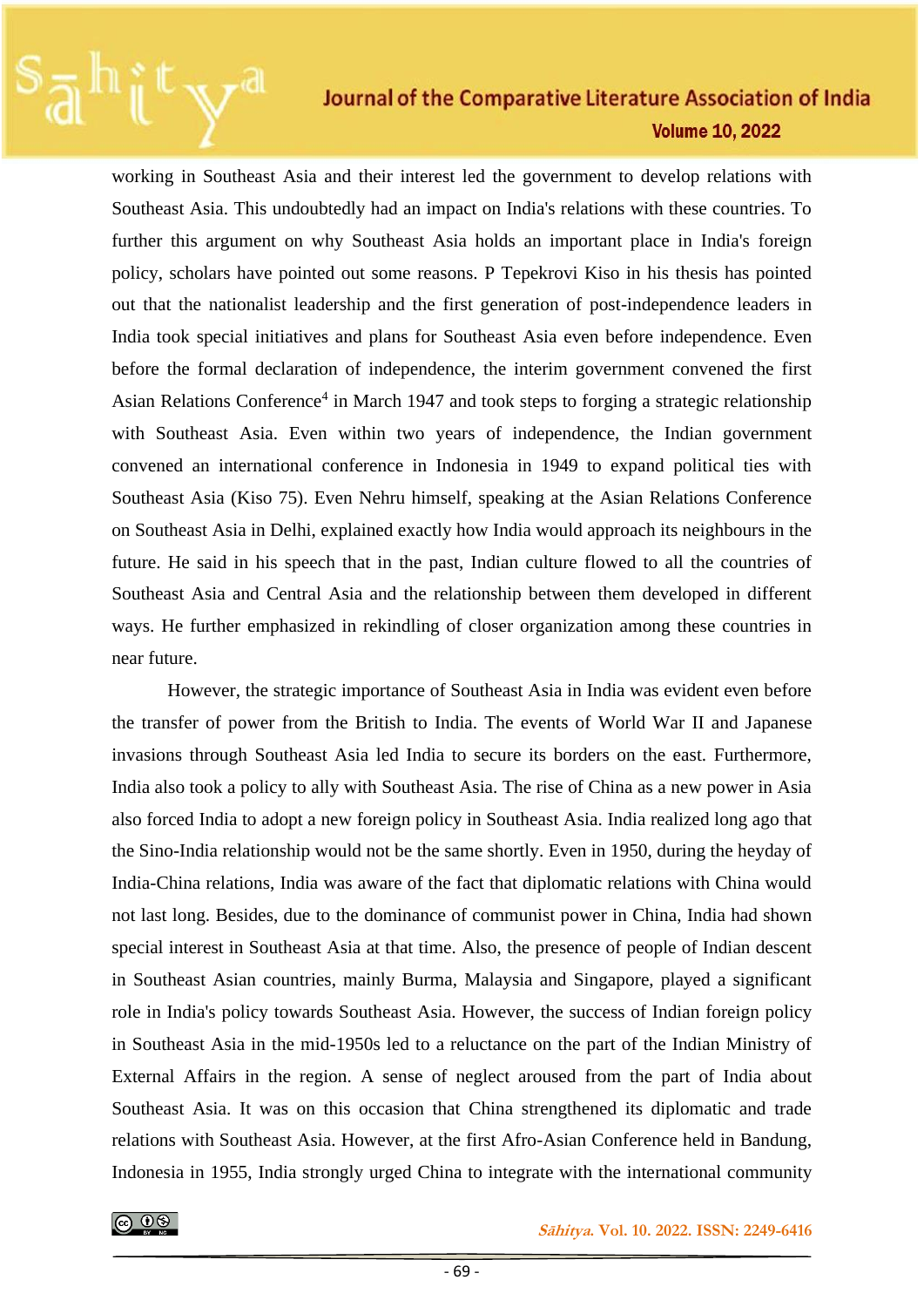in the interest of Asian integration and requested that China be considered more of a nationalist country than a communist revolutionary power (Muni 5).

In the 1950s, India focused on developing its internal infrastructure, so from the outset, India wanted to maintain peace and good relations with its neighbours, instead of going into conflict with them. Even India signed *Panchseel* Agreement<sup>5</sup> with China in 1955. But India's peace efforts did not succeed, as clashes with Pakistan and China pushed India away from Southeast Asia. Speaking in this context Sreya Maitra Roychoudhury in her article has pointed out that-

………the end of 1950s saw the brewing of troubles with Pakistan and China. The monumental defeat at the hands of the Chinese Army in 1962 and military stalemate with Pakistan in 1965 unsettled India's security calculations. Moreover, at the domestic level, India veered to a policy of 'import-substituting industrialization' and the state-controlled the 'commanding heights of the economy'. Thus, the exigencies of the international and internal environment were such that India did not Come much in contact with Southeast Asia. (Roychoudhury 26)

Harping on the issues of conflict with Pakistan and China, created a certain kind of distance was created between India and Southeast Asia. However, post-independent diplomatic relations or exchanges between India and Southeast Asia have never been completely disrupted. Numerous travel writings about Southeast Asia written at that time bear witness of this exchange. In the post-independence period, the Bengalis in particular re-imagined Southeast Asia in a new form. Post-independent Bengali Travel writings on Southeast problematizes this imagination of Southeast Asia. The study of post-independence Bengali travel writing on Southeast Asia claimed an important place and highlighted the contribution of Indian foreign policy in shaping this imagination. The political ups and downs that began in the whole of South and Southeast Asia after the Second World War had a profound effect on the Bengali people. Impressions from the colonial past formed a revisionist investigation of imperialist enterprise which creates the structure of survival. Tutun Mukherjee has aptly pointed out:

Though the era of high nineteenth-century imperialism ended after the Second World War, the reality of the imperial past and the historical experience of colonialism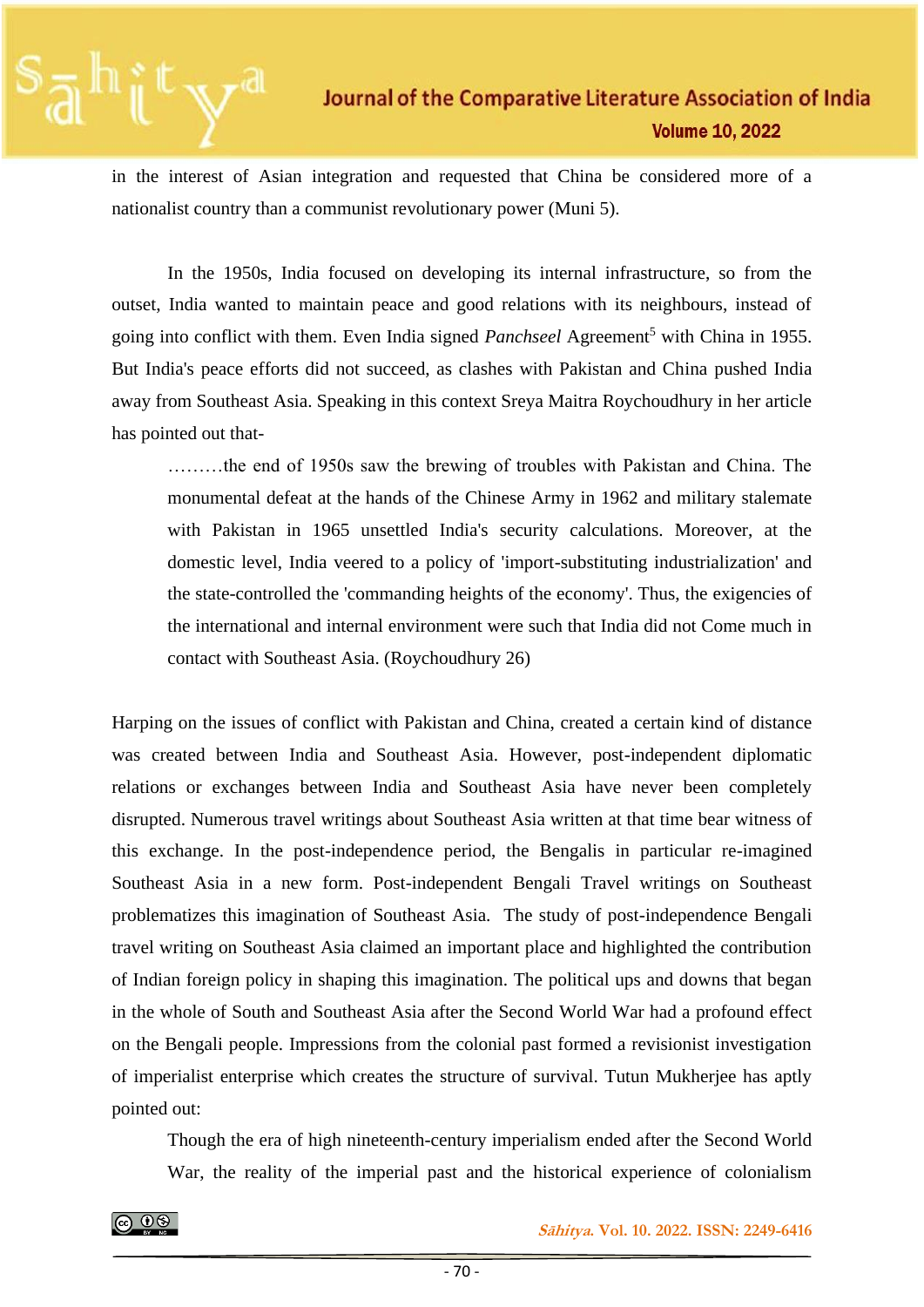remain vivid as the shared memory of the ruler and the ruled and colour their expression and perception of culture, ideology and politics. The appeal to the colonial past to interpret the postcolonial present is not just an expedient strategy. It constitutes a revisionist inquiry into the enterprise of the empire that created structures and institutions to perpetuate colonialism. (Mukherjee 63)

Whatever it is, the colonial mentality of India towards Southeast Asia is very much evident. Just like the British, India used to think of Southeast Asia as its colony, which reflected in the various travel writings of that time. But the post-independent situation was completely different. When India emerged as a new power, it raised security concerns among countries in the Southeast Asian region. This is mainly due to its geographical location and its population which has become a threat to the countries of Southeast Asia. Speaking about India's troubled relations with Southeast Asia, Mohamad Nasir Saludin cited the example of India's relations with Malaysia and Indonesia. He showed how India supported Malaysia in the conflict between Malaysia and Indonesia during the formation of Malaysia in 1963. Even then, Malaysia repaid its support to India on behalf of the federation by strongly supporting New Delhi on the China border. (Saludin 5) In the aftermath of the Cold War, India moved towards Southeast Asian countries to create a new equation in South Asia. The collapse of the Soviet Union and the simultaneous economic crisis forced India to think differently. India adopted a two-pronged strategy to gain a foothold in Southeast Asia. This led to closer contacts with ASEAN as well as it improved India's bilateral relations with Southeast Asia. India intended to develop a prosperous trade relationship with the Southeast Asian region. This new equation of relations with Southeast Asia later helped India formulate the Look East policy.

In the post-cold-war situation, it soon became necessary to enable a multilateral approach to establish strategic and closer political ties with *ASEAN* and to develop stronger economic ties with the region. India's *Look East Policy (1991)* was an attempt to carve out a place for India in the greater Asia-Pacific region. A close reading of India's diplomatic relations with Southeast Asia makes it clear that in the post-independence period, bilateral relations became more intense than ever. As a result, Indian travel to Southeast Asia was increased at that time. From the nationalization of Burma to the strengthening of diplomatic relations with Indonesia, many Indian diplomats travelled to Southeast Asia at that time.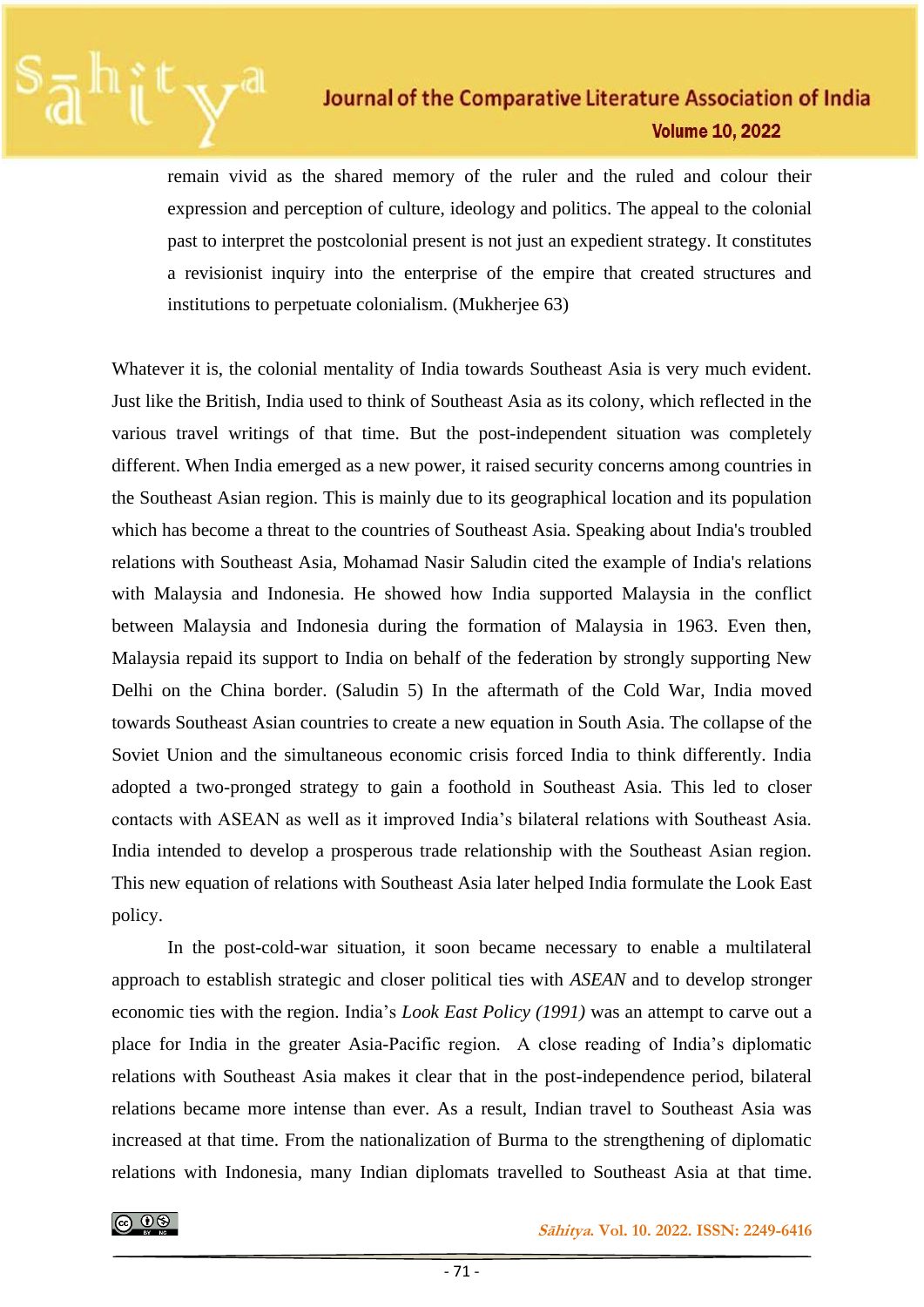Along with them, journalists can be mentioned here who went to Southeast Asia to cover this constantly changing political news. Many of these leaders, diplomats or journalists who were Bengalis wrote several travel writings about Southeast Asia that helped the Bengali mind to imagine Southeast Asia in post-independence context. In addition to political reasons, tourism from Southeast Asia, in particular, attracted Indians to travel to Southeast Asia. Due to which, numerous travel writings about Southeast Asia were published in various newspapers and magazines at that time. Nimai Bhattacharya's travel writing *Ekchakkar Dakkhin Purba Asia (1993)* is one such travel story that helped Bengalis to understand Southeast Asia in the post-independence period. Nimai Bhattacharya was a prominent journalist and writer. He was a brilliant name in the world of Delhi at that time. In his career, he came in contact with many political personalities and travelled around the country to cover the news. Nimai Bhattacharya's travel writing *Ekchakkar Dakkhin Purba Asia (1993)* discusses three regions in Southeast Asia, namely Singapore, Malaysia and Thailand. The reason why Bengalis re-imagined Southeast Asia in the post-independence period can be understood by reading the preface of Nimai Bhattacharya's *Ekchakkar Dakkhin Purba Asia (1993)*. In the introduction to the book, he explains how his vision remained westward as a result of colonialism, and the rise of Asian powers like China and Japan did not change his view during World War II. He further added that despite his interest in Southeast Asia, there was always a lack of enthusiasm, which created an ignorance in him about this region of Southeast Asia (Bhattacharya 11).

The importance of Southeast Asia in the post-independence period can be traced here in the words of Nimai Bhattacharya. An echo of this same concern can be heard in the words of a friend of the author, where he spoke of a change in the direction of travel from west to east. In his travelogue, Nimai Bhattacharya talks about the traditions and culture of Southeast Asia and their efforts to preserve them. At the same time, he reminded the history of the connection of Bengalis with South East Asia. In the Singapore chapter of his travel story, he repeatedly reminisced about the Netaji Subhash Chandra Bose and Azad Hind Army. In this way, he wanted to remind the Bengalis who have forgotten their history. His travel account reveals how the Ramakrishna Mission in Singapore has been actively working and their contribution in organizing the Bengalis there. Regarding the Bengali population in Singapore, Bhattacharya talks about his conversation with Bengalis at the Ramakrishna Mission and how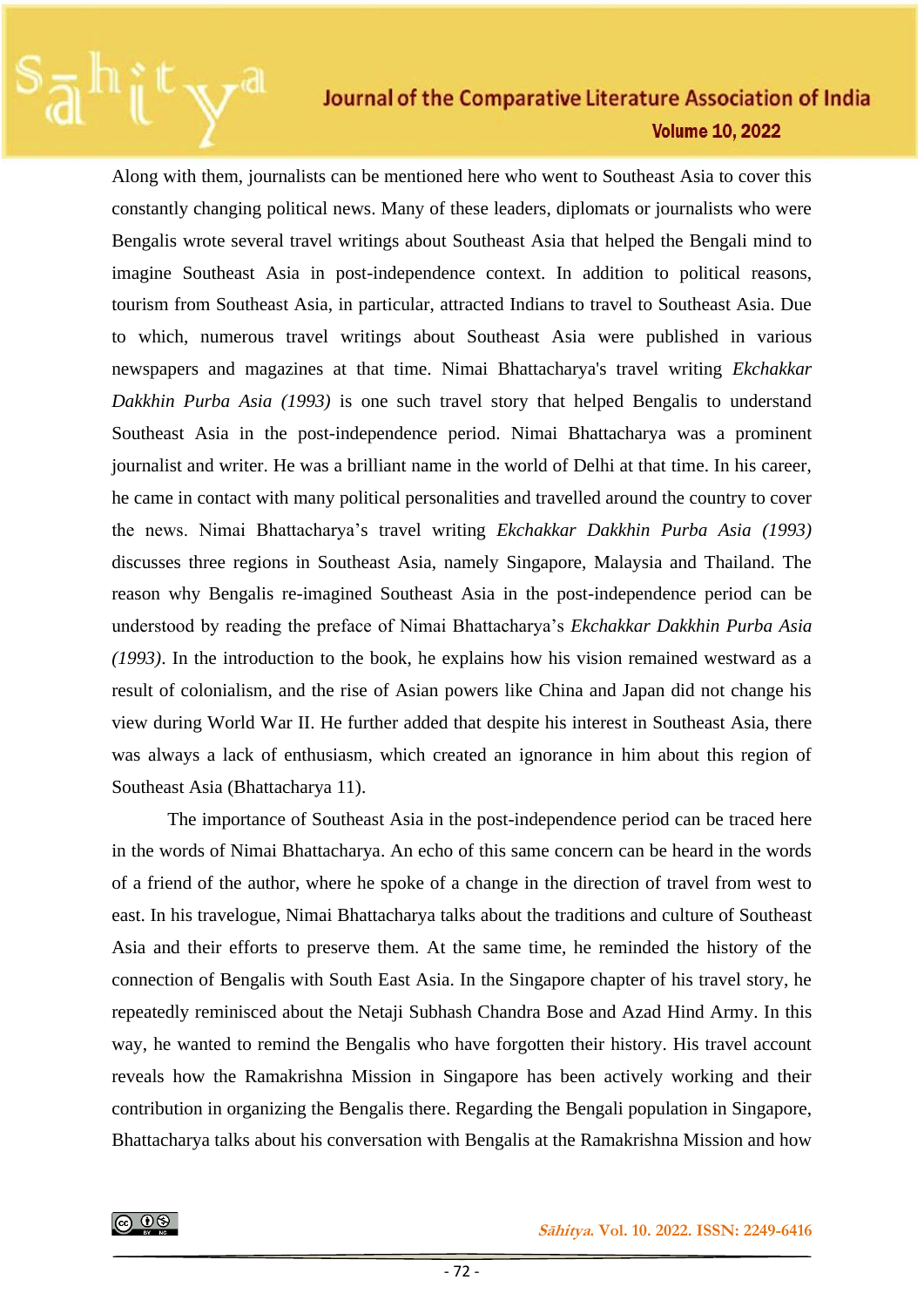he met a Bengali woman named Mira Chatterjee who was actively associated with the Azad Hind Army (Bhattacharya 30).

In this way, he sought to restore by reminding them of their ancient connection with Southeast, which had been quite stagnant since independence. It should be noted that India was formerly not welcomed by Southeast Asia in the post-independence period, but was viewed with suspicion and fear. Nimai Bhattacharya travelled to Southeast Asia on the eve of India's Look East policy. His informative travelogue about Southeast Asia was, in fact, an attempt to turn the Bengalis' sights from west to east. It should be noted that in this context, India was not first welcomed by Southeast Asia in the post-independence period, but was viewed with suspicion and fear. Speaking of Malaysia, the author again praised the way of life there, as well as the comparison of Kolkata with the cities there to explain exactly why we should follow Southeast Asia. He goes on to discuss in the Malaysia chapter how Indian merchants have been associated with Southeast Asia since ancient times due to trade. He also mentions how the Portuguese, Dutch and British later established their colonies in the Southeast and the internal exchanges that took place between these colonies during the colonial period are also discussed in Bhattacharya's travelogue. In his travelogue, Bhattacharya acknowledges the antiquity of Thai civilization. The pre-independence Bengali travelogues and writings of Bengali nationalist historians presented Thai civilization and culture as an extension of Indian civilization. But Bhattacharya claims in his travelogue that Thai civilization is about five lakh years old and that the inhabitants of the Saw Valley of Thailand lived long before the birth of Christ. The fertile land of this country was particularly favourable for habitation and attracted the people of the neighbouring country. Thus the kingdom of Subarnabhumi was established there (Bhattacharya 63).

He said more specifically that through Buddhism, Indians became acquainted with Thailand and their exchanges began. Drawing upon this argument, Nimai Bhattacharya, in his writings, refuted the nationalist narrative about Southeast Asia which have its root in colonial time. He further said that Indian culture has a lot in common with Thailand, but while acknowledging the contribution of Indian culture, he did not deny Thailand's own culture like his predecessors. On the contrary, they have strengthened the relationship by mentioning the regular cultural exchanges between them even after independence. In this way, *Ekchakkar Dakkhin Purba Asia (1993)* written by Nimai Bhattacharya presented a completely new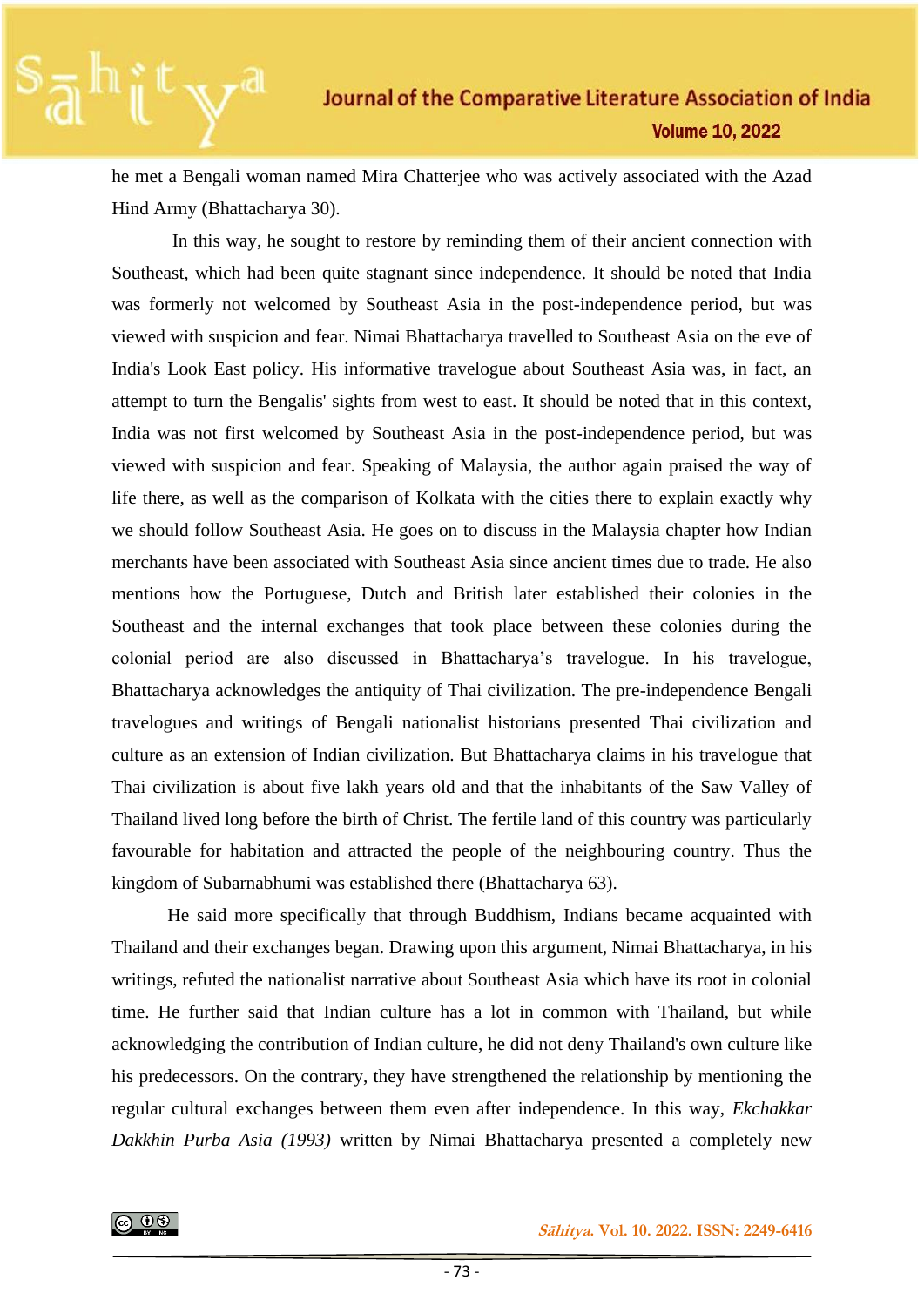narrative about Southeast Asia to the Bengali readers and made a special contribution to the imagination of Southeast Asia in the post-independence period.

I would like to say in conclusion that the imagination of Southeast Asia in postindependence context was completely different from the representations of that region in the writings of Bengali nationalist historians and travel writings. The post-independence Bengali travel writings about Southeast Asia were an attempt by the Bengalis to create a new Southsouth dialogue with that region, which went on for a while in the two decades after independence. This idea of the Bengalis about Southeast Asia was an attempt to look at the region in a new direction by discarding all previous ideas. This is exactly what Nimai Bhattacharya's travel writing did, and the text has considerable relevance in postindependence Bengali imagination of Southeast Asia.

### **Works Cited**

Bhattacharya, Nimai. *Ek Chakkar Dakkhin Purba Asia*.Kolkata: Dey's Publishing, 1993.

- Chatterjee, Suniti Kumar. *"Bharatiya Sangskriti O Brihattara Bharat".* In *Bharat Sangskriti*.Kolkata: Gupta Prakasika, 1944. pp. 88-108.
- Chatterjee, Suniti Kumar. "*Hindu Sabhyata Pattan"*.In *Bharat Sangskriti*.Kolkata: Gupta Prakashika, 1944. pp. 1-24.
- Dasgupta,Subha Chakraborty(Ed). *Of Asian Lands: A View from Bengal*. Jadavpur University, 2009.
- Gooptu, Sarvani. 'Asia in the Eyes of 20th Century Travellers: Gleanings from Popular Vernacular Journals of Bengal', *Proceedings of the Indian History Congress,* Vol.76*,*  2015. pp. 397-407.
- Gandhi, Mahatma. " Questions and Answers between Gandhi and Delegates." Harijan, 20 April ,1947. pp. 116-17
- Kiso, P Tepekrovi. *India's Foreign Policy Towards South Asia*. 2015. Nagaland University. PhD Thesis. Shodhganga, <https://shodhganga.inflibnet.ac.in/handle/10603/48794>.

|ര ⊕®